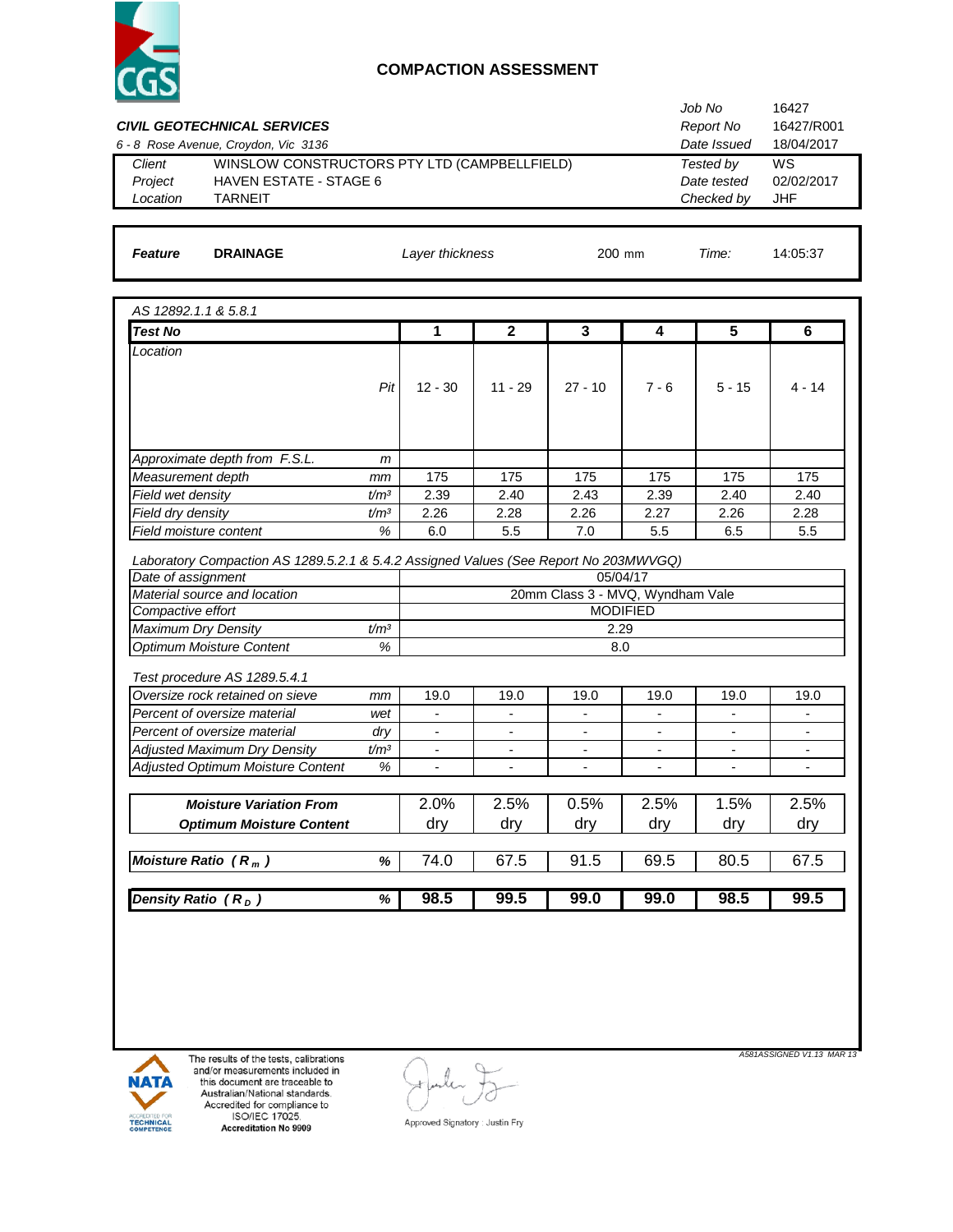

| WINSLOW CONSTRUCTORS PTY LTD (CAMPBELLFIELD)<br>Client<br>HAVEN ESTATE - STAGE 6<br>Project<br><b>TARNEIT</b><br>Location<br><b>DRAINAGE</b><br><b>Feature</b> |                           |                                            |                                            |                                  |                                                      | Tested by<br>Date tested                   | WS<br>02/02/2017                           |
|----------------------------------------------------------------------------------------------------------------------------------------------------------------|---------------------------|--------------------------------------------|--------------------------------------------|----------------------------------|------------------------------------------------------|--------------------------------------------|--------------------------------------------|
|                                                                                                                                                                |                           |                                            |                                            |                                  |                                                      | Checked by                                 | <b>JHF</b>                                 |
|                                                                                                                                                                | Layer thickness<br>200 mm |                                            |                                            |                                  |                                                      |                                            | 14:32:18                                   |
|                                                                                                                                                                |                           |                                            |                                            |                                  |                                                      |                                            |                                            |
| AS 12892.1.1 & 5.8.1                                                                                                                                           |                           |                                            |                                            |                                  |                                                      |                                            |                                            |
| <b>Test No</b>                                                                                                                                                 |                           | $\overline{7}$                             | 8                                          |                                  |                                                      |                                            |                                            |
| Location                                                                                                                                                       | Pit                       | $21 - 22$                                  | $19 - 18$                                  |                                  |                                                      |                                            |                                            |
| Approximate depth from F.S.L.                                                                                                                                  | m                         |                                            |                                            |                                  |                                                      |                                            |                                            |
| Measurement depth                                                                                                                                              | mm                        | 175                                        | 175                                        |                                  |                                                      |                                            |                                            |
| Field wet density                                                                                                                                              | t/m <sup>3</sup>          | 2.38                                       | 2.42                                       |                                  |                                                      |                                            |                                            |
| Field dry density                                                                                                                                              | t/m <sup>3</sup>          | 2.24                                       | 2.26                                       |                                  |                                                      |                                            |                                            |
| Field moisture content                                                                                                                                         | $\%$                      | 6.0                                        | $7.0$                                      |                                  |                                                      |                                            |                                            |
| Laboratory Compaction AS 1289.5.2.1 & 5.4.2 Assigned Values (See Report No 203MWVGQ)                                                                           |                           |                                            |                                            |                                  |                                                      |                                            |                                            |
| Date of assignment                                                                                                                                             |                           |                                            |                                            | 05/04/17                         |                                                      |                                            |                                            |
| Material source and location                                                                                                                                   |                           |                                            |                                            | 20mm Class 3 - MVQ, Wyndham Vale |                                                      |                                            |                                            |
| Compactive effort                                                                                                                                              |                           |                                            |                                            | <b>MODIFIED</b>                  |                                                      |                                            |                                            |
| Maximum Dry Density<br>Optimum Moisture Content                                                                                                                | t/m <sup>3</sup><br>%     |                                            |                                            | 2.29<br>8.0                      |                                                      |                                            |                                            |
|                                                                                                                                                                |                           |                                            |                                            |                                  |                                                      |                                            |                                            |
| Test procedure AS 1289.5.4.1                                                                                                                                   |                           |                                            |                                            |                                  |                                                      |                                            |                                            |
| Oversize rock retained on sieve                                                                                                                                | mm                        | 19.0                                       | 19.0                                       | $\overline{a}$                   | $\blacksquare$                                       |                                            |                                            |
| Percent of oversize material                                                                                                                                   | wet                       | $\blacksquare$                             | $\overline{a}$                             | $\overline{\phantom{0}}$         | $\overline{\phantom{0}}$                             |                                            |                                            |
| Percent of oversize material                                                                                                                                   | dry                       | $\overline{\phantom{a}}$                   | $\overline{\phantom{a}}$                   | $\overline{\phantom{0}}$         | $\overline{\phantom{a}}$                             | $\blacksquare$                             | $\blacksquare$                             |
| <b>Adjusted Maximum Dry Density</b><br>Adjusted Optimum Moisture Content                                                                                       | t/m <sup>3</sup><br>%     | $\blacksquare$<br>$\overline{\phantom{a}}$ | $\blacksquare$<br>$\overline{\phantom{a}}$ | ٠<br>$\overline{\phantom{0}}$    | $\overline{\phantom{0}}$<br>$\overline{\phantom{a}}$ | $\overline{a}$<br>$\overline{\phantom{a}}$ | $\blacksquare$<br>$\overline{\phantom{a}}$ |
|                                                                                                                                                                |                           |                                            |                                            |                                  |                                                      |                                            |                                            |
| <b>Moisture Variation From</b>                                                                                                                                 |                           | 2.0%                                       | 1.0%                                       |                                  |                                                      |                                            |                                            |
| <b>Optimum Moisture Content</b>                                                                                                                                |                           | dry                                        | dry                                        |                                  |                                                      |                                            |                                            |
|                                                                                                                                                                |                           |                                            |                                            |                                  |                                                      |                                            |                                            |
| Moisture Ratio $(R_m)$                                                                                                                                         | $\%$                      | 77.0                                       | 88.5                                       |                                  |                                                      |                                            |                                            |
| Density Ratio (R <sub>D</sub> )                                                                                                                                | %                         | 98.0                                       | 99.0                                       |                                  |                                                      |                                            |                                            |
|                                                                                                                                                                |                           |                                            |                                            |                                  |                                                      |                                            |                                            |



The results of the tests, calibrations<br>and/or measurements included in<br>this document are traceable to<br>Australian/National standards.<br>Accredited for compliance to<br>ISO/IEC 17025.<br>Accreditation No 9909

 $\left(\cdot\right)$ 

*A581ASSIGNED V1.13 MAR 13*

Approved Signatory : Justin Fry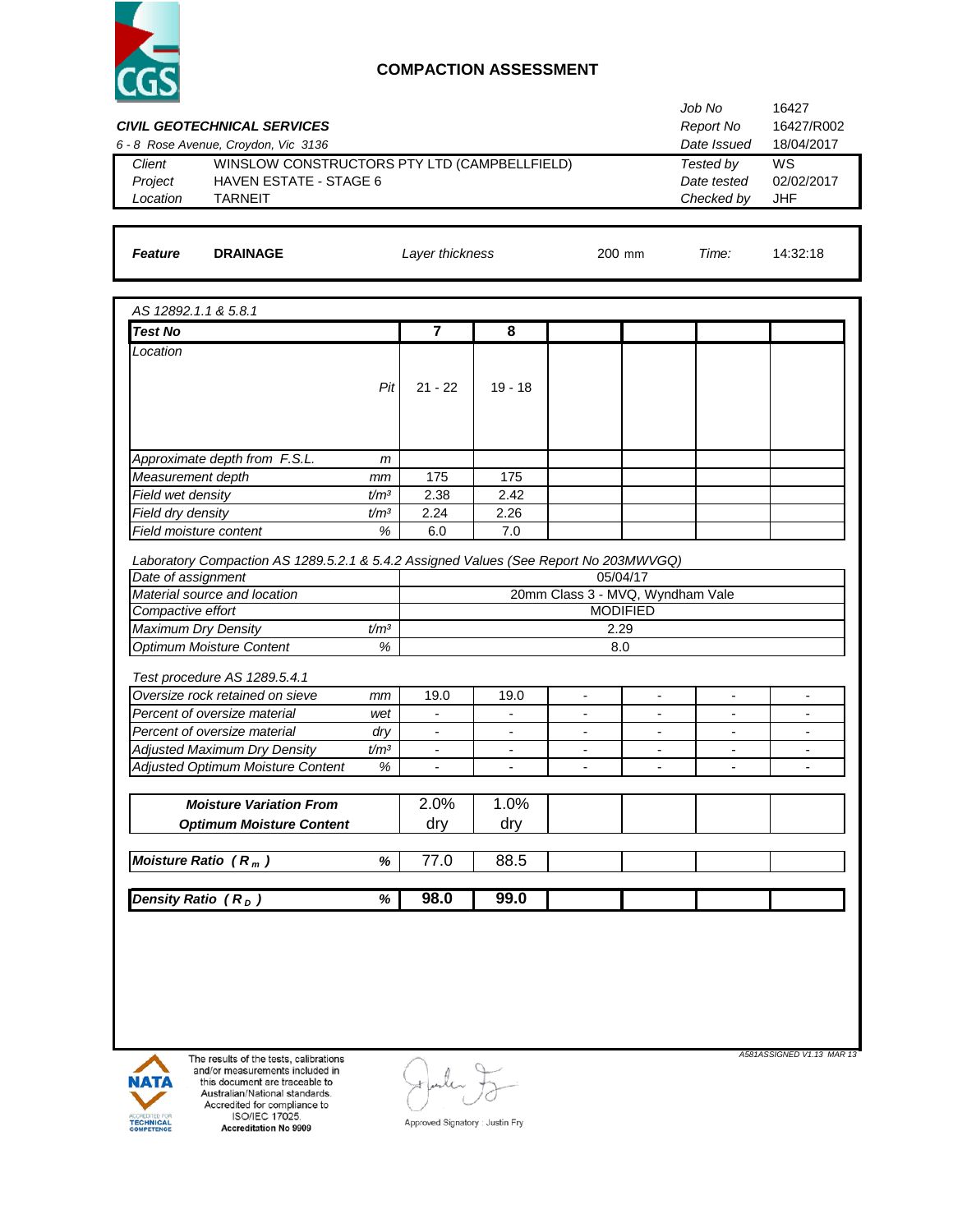

|                                     |                                                                                      | Job No<br>16427          |                          |                                  |                              |                                 |                          |
|-------------------------------------|--------------------------------------------------------------------------------------|--------------------------|--------------------------|----------------------------------|------------------------------|---------------------------------|--------------------------|
|                                     | <b>CIVIL GEOTECHNICAL SERVICES</b>                                                   |                          |                          |                                  |                              | <b>Report No</b><br>Date Issued | 16427/R003<br>03/02/17   |
| Client                              | 6 - 8 Rose Avenue, Croydon, Vic 3136<br>WINSLOW CONSTRUCTORS PTY LTD (CAMPBELLFIELD) |                          |                          |                                  |                              | Tested by                       | <b>NB</b>                |
| Project                             | <b>HAVEN ESTATE - STAGE 6</b>                                                        |                          | Date tested              | 02/02/17                         |                              |                                 |                          |
| Location                            | <b>TARNEIT</b>                                                                       |                          |                          |                                  |                              | Checked by                      | <b>JHF</b>               |
|                                     |                                                                                      |                          |                          |                                  |                              |                                 |                          |
|                                     |                                                                                      |                          |                          |                                  |                              |                                 | 13:01:02                 |
| Feature                             | <b>CAPPING</b>                                                                       | Layer thickness          |                          | 150 mm                           | Time:                        |                                 |                          |
| AS 12892.1.1 & 5.8.1                |                                                                                      |                          |                          |                                  |                              |                                 |                          |
| <b>Test No</b>                      |                                                                                      | 9                        | 10                       | 11                               | 12                           | 13                              | 14                       |
| Location                            |                                                                                      |                          |                          | Leo Avenue                       |                              |                                 | Homeland Drive           |
|                                     | Chainage                                                                             | 200                      | 250                      | 300                              | 400                          | 50                              | 100                      |
|                                     | <b>Offset</b>                                                                        | 2.0                      | 2.0                      | 2.0                              | 2.0                          | 2.0                             | 2.0                      |
|                                     |                                                                                      | north                    | south                    | north                            | south                        | north                           | south                    |
|                                     |                                                                                      | of kerb                  | of kerb                  | of kerb                          | of kerb                      | of kerb                         | of kerb                  |
| Approximate depth from F.S.L.       | m                                                                                    |                          |                          |                                  |                              |                                 |                          |
| Measurement depth                   | mm                                                                                   | 125                      | 125                      | 125                              | 125                          | 125                             | 125                      |
| Field wet density                   | t/m <sup>3</sup>                                                                     | 2.21                     | 2.20                     | 2.22                             | 2.21                         | 2.24                            | 2.24                     |
| Field dry density                   | t/m <sup>3</sup>                                                                     | 1.98                     | 1.99                     | 2.01                             | 1.98                         | 2.02                            | 2.02                     |
| $\%$<br>Field moisture content      |                                                                                      | 10.5                     | 10.0                     | 10.0                             | 11.0                         | 10.0                            | 10.0                     |
|                                     | Laboratory Compaction AS 1289.5.1.1 & 5.4.2 Assigned Values (See Report No 40SMWVAQ) |                          |                          |                                  |                              |                                 |                          |
| Date of assignment                  |                                                                                      |                          |                          |                                  | 19/01/17                     |                                 |                          |
| Material source and location        |                                                                                      |                          |                          | 40mm Capping - MVQ, Wyndham Vale |                              |                                 |                          |
| Compactive effort                   |                                                                                      |                          |                          |                                  | <b>STANDARD</b>              |                                 |                          |
| Maximum Dry Density                 | t/m <sup>3</sup>                                                                     |                          |                          | 1.99                             |                              |                                 |                          |
| Optimum Moisture Content            | $\%$                                                                                 |                          |                          | 12.5                             |                              |                                 |                          |
| Test procedure AS 1289.5.4.1        |                                                                                      |                          |                          |                                  |                              |                                 |                          |
|                                     | Oversize rock retained on sieve<br>mm                                                | 37.5                     | 37.5                     | 37.5                             | 37.5                         | 37.5                            | 37.5                     |
| Percent of oversize material        | wet                                                                                  | $\overline{\phantom{0}}$ | $\overline{\phantom{a}}$ | $\overline{\phantom{a}}$         | $\qquad \qquad \blacksquare$ | $\overline{\phantom{a}}$        | $\overline{\phantom{a}}$ |
| Percent of oversize material        | dry                                                                                  | $\overline{\phantom{a}}$ | $\overline{\phantom{a}}$ | $\overline{\phantom{a}}$         | $\overline{\phantom{a}}$     | $\overline{\phantom{a}}$        | $\overline{\phantom{a}}$ |
| <b>Adjusted Maximum Dry Density</b> | t/m <sup>3</sup>                                                                     | $\overline{\phantom{a}}$ | $\overline{\phantom{a}}$ | $\overline{\phantom{a}}$         | $\overline{\phantom{a}}$     | $\overline{\phantom{a}}$        | $\overline{\phantom{a}}$ |
|                                     | Adjusted Optimum Moisture Content<br>%                                               | -                        | $\overline{\phantom{a}}$ | $\overline{\phantom{a}}$         | $\overline{\phantom{a}}$     | $\overline{\phantom{a}}$        | $\overline{\phantom{a}}$ |
|                                     | <b>Moisture Variation From</b>                                                       | 1.5%                     | 2.0%                     | 2.0%                             | $1.0\%$                      | 2.0%                            | 2.0%                     |
|                                     | <b>Optimum Moisture Content</b>                                                      | dry                      | dry                      | dry                              | dry                          | dry                             | dry                      |
|                                     |                                                                                      |                          |                          |                                  |                              |                                 |                          |
|                                     | $\%$                                                                                 | 90.0                     | 85.5                     | 85.0                             | 93.5                         | 85.0                            | 85.0                     |
| Moisture Ratio $(R_m)$              |                                                                                      |                          | 100.0                    | 100.5                            | 99.0                         | 101.5                           | 101.5                    |



The results of the tests, calibrations<br>and/or measurements included in<br>this document are traceable to<br>Australian/National standards.<br>Accredited for compliance to<br>ISO/IEC 17025.<br>Accreditation No 9909

 $\overline{C}$ 

Approved Signatory : Justin Fry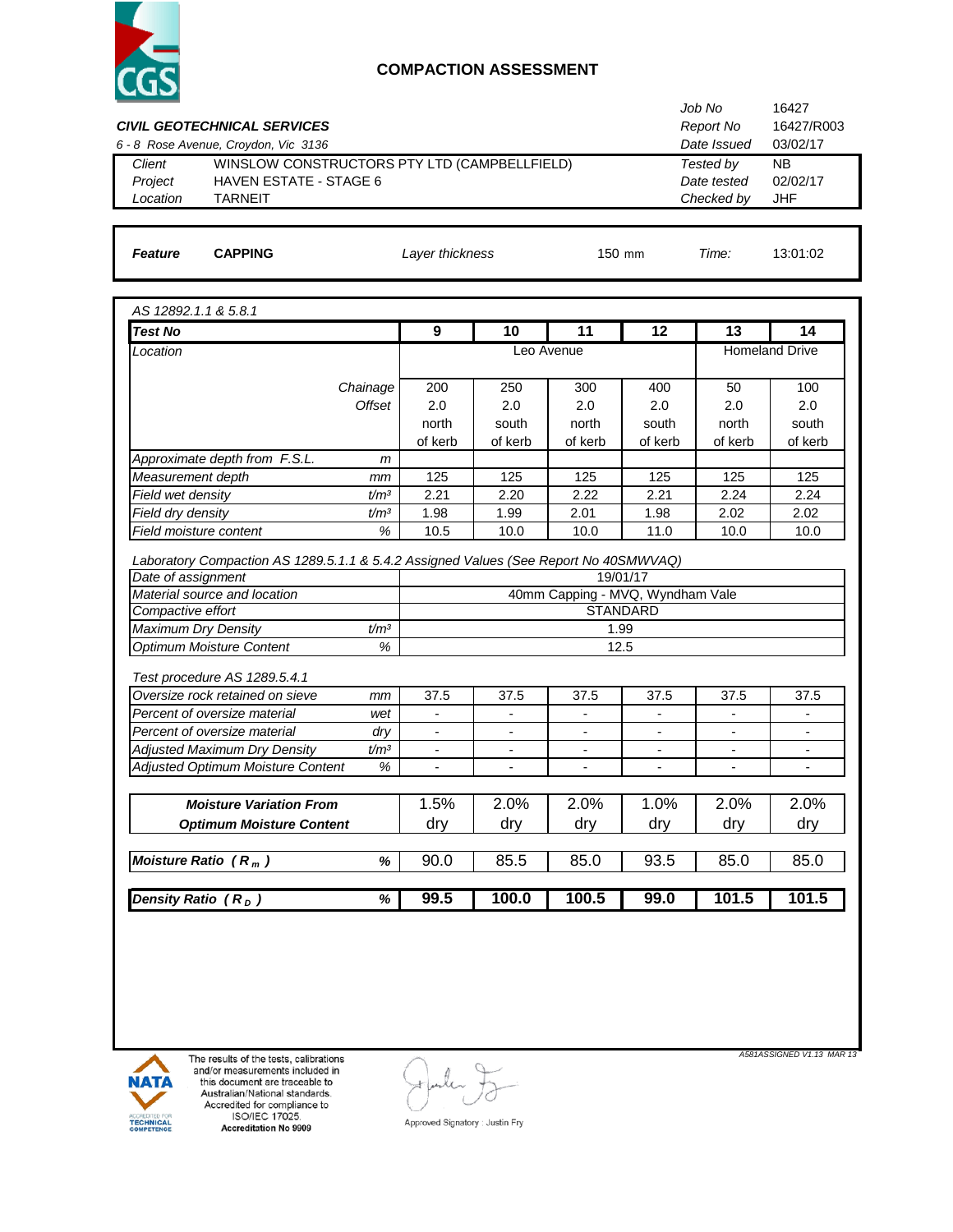

| Job No<br>Report No<br><b>CIVIL GEOTECHNICAL SERVICES</b> |                                                                                      |                                                     |                          |                          |                          |                          | 16427<br>16427/R004 |  |  |
|-----------------------------------------------------------|--------------------------------------------------------------------------------------|-----------------------------------------------------|--------------------------|--------------------------|--------------------------|--------------------------|---------------------|--|--|
| 6 - 8 Rose Avenue, Croydon, Vic 3136                      |                                                                                      | Date Issued                                         | 14/02/17                 |                          |                          |                          |                     |  |  |
| Client                                                    | WINSLOW CONSTRUCTORS PTY LTD (CAMPBELLFIELD)                                         |                                                     |                          |                          |                          | Tested by                | <b>NB</b>           |  |  |
| Project                                                   | <b>HAVEN ESTATE - STAGE 6</b>                                                        |                                                     |                          |                          |                          |                          |                     |  |  |
| Location<br><b>TARNEIT</b>                                |                                                                                      |                                                     |                          |                          |                          | Checked by               | <b>JHF</b>          |  |  |
|                                                           |                                                                                      |                                                     |                          |                          |                          |                          |                     |  |  |
| <b>CAPPING</b><br>Feature                                 |                                                                                      | Layer thickness                                     |                          |                          | 150 mm                   |                          | 13:09:08            |  |  |
| AS 12892.1.1 & 5.8.1                                      |                                                                                      |                                                     |                          |                          |                          |                          |                     |  |  |
| <b>Test No</b>                                            |                                                                                      | 15                                                  | 16                       | 17                       | 18                       | 19                       |                     |  |  |
| Location                                                  |                                                                                      |                                                     | Sidon Circuit            |                          | <b>Homeland Drive</b>    |                          |                     |  |  |
|                                                           |                                                                                      |                                                     |                          |                          |                          |                          |                     |  |  |
|                                                           | Chainage<br>Offset                                                                   | 25                                                  | 335                      | 150                      | 200                      | 250                      |                     |  |  |
|                                                           |                                                                                      | 2.0                                                 | 3.6                      | 1.4<br>north             | 2.1                      | 3.0<br>north             |                     |  |  |
|                                                           |                                                                                      | east<br>of kerb                                     | west<br>of kerb          | of kerb                  | south<br>of kerb         | of kerb                  |                     |  |  |
| Approximate depth from F.S.L.                             | m                                                                                    |                                                     |                          |                          |                          |                          |                     |  |  |
| Measurement depth                                         | mm                                                                                   | 125                                                 | 125                      | 125                      | 125                      | 125                      |                     |  |  |
| Field wet density                                         | t/m <sup>3</sup>                                                                     | 2.17                                                | 2.19                     | 2.15                     | 2.18                     | 2.17                     |                     |  |  |
| Field dry density                                         | t/m <sup>3</sup>                                                                     | 1.97                                                | 1.98                     | 1.95                     | 1.97                     | 1.97                     |                     |  |  |
| Field moisture content                                    | $\%$                                                                                 | 10.0                                                | 10.0                     | 10.0                     | 10.0                     | 10.0                     |                     |  |  |
|                                                           |                                                                                      |                                                     |                          |                          |                          |                          |                     |  |  |
|                                                           | Laboratory Compaction AS 1289.5.1.1 & 5.4.2 Assigned Values (See Report No 40SMWVAQ) |                                                     |                          |                          |                          |                          |                     |  |  |
| Date of assignment                                        |                                                                                      |                                                     |                          |                          | 19/01/17                 |                          |                     |  |  |
| Material source and location<br>Compactive effort         |                                                                                      | 40mm Capping - MVQ, Wyndham Vale<br><b>STANDARD</b> |                          |                          |                          |                          |                     |  |  |
| <b>Maximum Dry Density</b>                                | t/m <sup>3</sup>                                                                     |                                                     |                          | 1.99                     |                          |                          |                     |  |  |
| <b>Optimum Moisture Content</b>                           | %                                                                                    |                                                     |                          |                          | 12.5                     |                          |                     |  |  |
|                                                           |                                                                                      |                                                     |                          |                          |                          |                          |                     |  |  |
| Test procedure AS 1289.5.4.1                              |                                                                                      |                                                     |                          |                          |                          |                          |                     |  |  |
| Oversize rock retained on sieve                           | mm                                                                                   | 37.5                                                | 37.5                     | 37.5                     | 37.5                     | 37.5                     |                     |  |  |
| Percent of oversize material                              | wet                                                                                  | $\overline{\phantom{a}}$                            | $\overline{\phantom{a}}$ | $\overline{\phantom{a}}$ | $\overline{\phantom{a}}$ | $\blacksquare$           |                     |  |  |
| Percent of oversize material                              | dry                                                                                  | $\overline{\phantom{a}}$                            | $\blacksquare$           | $\blacksquare$           | $\blacksquare$           | $\blacksquare$           |                     |  |  |
| <b>Adjusted Maximum Dry Density</b>                       | t/m <sup>3</sup>                                                                     | $\overline{\phantom{a}}$                            | $\overline{\phantom{a}}$ | $\overline{\phantom{a}}$ | $\overline{\phantom{a}}$ | $\overline{\phantom{a}}$ |                     |  |  |
| Adjusted Optimum Moisture Content                         | %                                                                                    | $\overline{\phantom{a}}$                            | $\overline{\phantom{a}}$ | $\overline{\phantom{a}}$ | $\overline{\phantom{a}}$ | $\overline{\phantom{a}}$ |                     |  |  |
|                                                           | <b>Moisture Variation From</b>                                                       | 2.5%                                                | 2.0%                     | 2.5%                     | 2.0%                     | 2.5%                     |                     |  |  |
|                                                           | <b>Optimum Moisture Content</b>                                                      | dry                                                 | dry                      | dry                      | dry                      | dry                      |                     |  |  |
| Moisture Ratio $(R_m)$                                    | %                                                                                    | 81.0                                                | 84.5                     | 81.0                     | 84.5                     | 82.0                     |                     |  |  |
| Density Ratio $(R_D)$                                     | %                                                                                    | 98.5                                                | 99.0                     | 98.0                     | 99.0                     | 98.5                     |                     |  |  |
|                                                           |                                                                                      |                                                     |                          |                          |                          |                          |                     |  |  |



The results of the tests, calibrations<br>and/or measurements included in<br>this document are traceable to<br>Australian/National standards.<br>Accredited for compliance to<br>ISO/IEC 17025.<br>Accreditation No 9909

 $\subset$ 

*A581ASSIGNED V1.13 MAR 13*

Approved Signatory : Justin Fry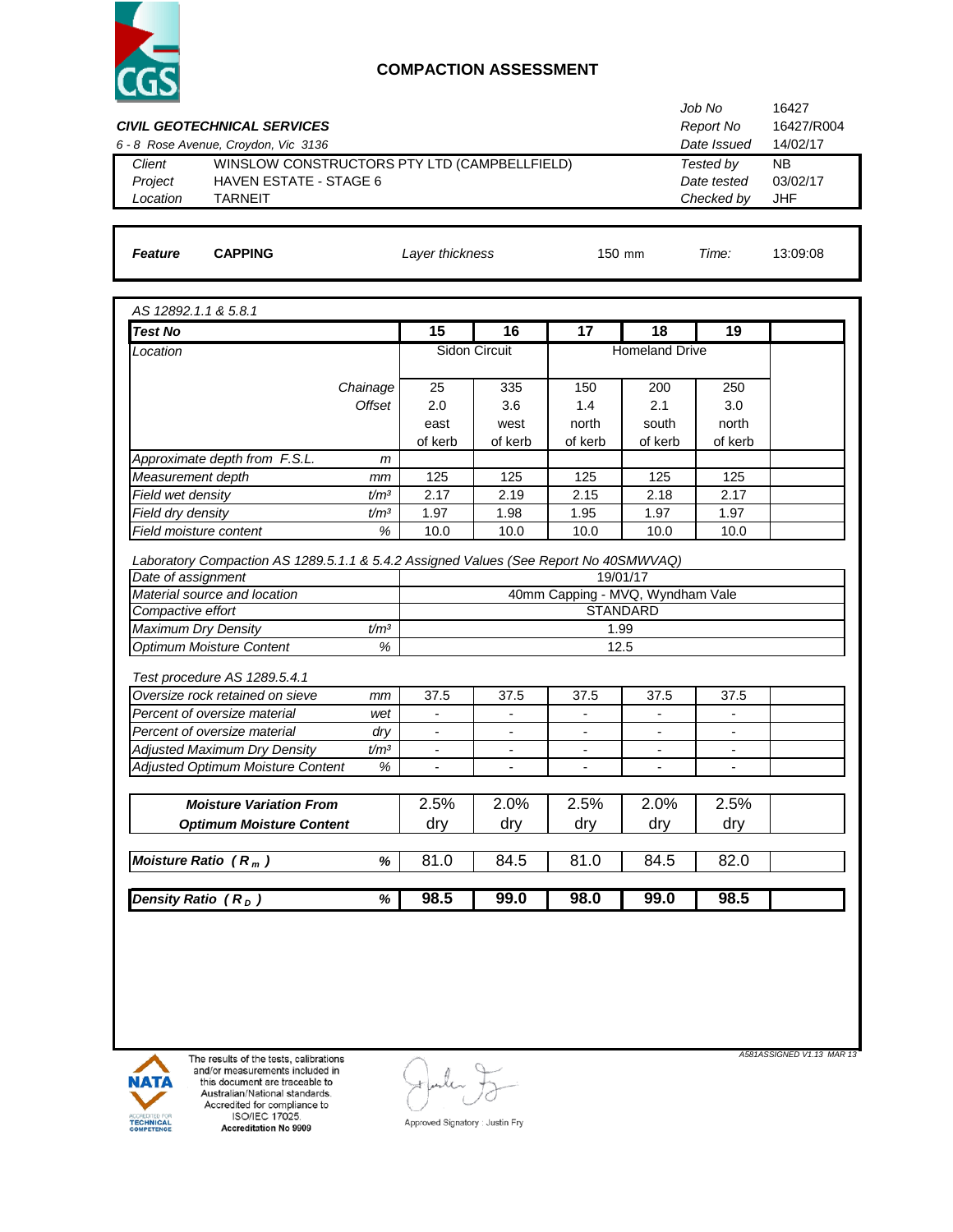

|                                                                                      |                          |                          |                                  |                              | Job No                   | 16427                    |  |  |
|--------------------------------------------------------------------------------------|--------------------------|--------------------------|----------------------------------|------------------------------|--------------------------|--------------------------|--|--|
| <b>CIVIL GEOTECHNICAL SERVICES</b>                                                   |                          |                          |                                  |                              | Report No                | 16427/R005               |  |  |
| 6 - 8 Rose Avenue, Croydon, Vic 3136                                                 |                          |                          |                                  |                              | Date Issued              | 30/02/2017               |  |  |
| WINSLOW CONSTRUCTORS PTY LTD (CAMPBELLFIELD)<br>Client                               |                          |                          |                                  |                              | Tested by                | $N$ B                    |  |  |
| Project<br><b>HAVEN ESTATE - STAGE 6</b>                                             |                          |                          |                                  | Date tested                  | 23/02/17                 |                          |  |  |
| Location<br><b>TARNEIT</b>                                                           |                          |                          | Checked by                       | <b>JHF</b>                   |                          |                          |  |  |
|                                                                                      |                          |                          |                                  |                              |                          |                          |  |  |
| Feature<br><b>LCASS 3</b>                                                            | Layer thickness          |                          | Time:                            | 08:05:28                     |                          |                          |  |  |
|                                                                                      |                          |                          |                                  |                              |                          |                          |  |  |
| AS 12892.1.1 & 5.8.1                                                                 |                          |                          |                                  |                              |                          |                          |  |  |
| <b>Test No</b>                                                                       | 20                       | 21                       | 22                               | 23                           | 24                       | 25                       |  |  |
| Location                                                                             |                          |                          | Leo Avenue                       |                              |                          | homeland                 |  |  |
|                                                                                      | 200                      |                          | 300                              | 350                          | 400                      | drive                    |  |  |
| Chainage<br>Offset                                                                   | 2.0                      | 250<br>2.0               | 2.0                              | 2.0                          | 2.0                      | 50<br>2.0                |  |  |
|                                                                                      | north                    | south                    | north                            | south                        | north                    | south                    |  |  |
|                                                                                      | of kerb                  | of kerb                  | of kerb                          | of kerb                      | of kerb                  | of kerb                  |  |  |
| Approximate depth from F.S.L.<br>m                                                   |                          |                          |                                  |                              |                          |                          |  |  |
| Measurement depth<br>mm                                                              | 175                      | 175                      | 175                              | 175                          | 175                      | 175                      |  |  |
| Field wet density<br>t/m <sup>3</sup>                                                | 2.41                     | 2.44                     | 2.41                             | 2.39                         | 2.45                     | 2.36                     |  |  |
| Field dry density<br>t/m <sup>3</sup>                                                | 2.28                     | 2.31                     | 2.28                             | 2.26                         | 2.32                     | 2.24                     |  |  |
| %<br>Field moisture content                                                          | 6.0                      | 6.0                      | 5.5                              | 6.0                          | 6.0                      | 5.5                      |  |  |
|                                                                                      |                          |                          |                                  |                              |                          |                          |  |  |
| Laboratory Compaction AS 1289.5.2.1 & 5.4.2 Assigned Values (See Report No 203MWVGU) |                          |                          |                                  |                              |                          |                          |  |  |
| Date of assignment                                                                   |                          |                          |                                  | 17/02/2017                   |                          |                          |  |  |
| Material source and location<br>Compactive effort                                    |                          |                          | 20mm Class 3 - MVQ, Wyndham Vale | <b>MODIFIED</b>              |                          |                          |  |  |
| Maximum Dry Density<br>t/m <sup>3</sup>                                              |                          |                          | 2.29                             |                              |                          |                          |  |  |
| %<br><b>Optimum Moisture Content</b>                                                 |                          | 8.0                      |                                  |                              |                          |                          |  |  |
|                                                                                      |                          |                          |                                  |                              |                          |                          |  |  |
| Test procedure AS 1289.5.4.1                                                         |                          |                          |                                  |                              |                          |                          |  |  |
| Oversize rock retained on sieve<br>mm                                                | 19.0                     | 19.0                     | 19.0                             | 19.0                         | 19.0                     | 19.0                     |  |  |
| Percent of oversize material<br>wet                                                  | $\overline{\phantom{0}}$ | $\overline{\phantom{a}}$ | $\overline{\phantom{a}}$         | $\overline{\phantom{a}}$     | $\overline{\phantom{0}}$ | $\blacksquare$           |  |  |
| Percent of oversize material<br>dry                                                  | $\overline{\phantom{a}}$ | $\blacksquare$           | $\overline{\phantom{a}}$         | $\overline{\phantom{a}}$     | $\overline{\phantom{0}}$ | $\overline{\phantom{a}}$ |  |  |
| <b>Adjusted Maximum Dry Density</b><br>t/m <sup>3</sup>                              | $\overline{\phantom{a}}$ | $\overline{\phantom{a}}$ | $\overline{\phantom{a}}$         | $\overline{\phantom{a}}$     | $\overline{\phantom{a}}$ | $\overline{\phantom{a}}$ |  |  |
| Adjusted Optimum Moisture Content<br>%                                               | ۰                        | $\overline{\phantom{a}}$ | $\overline{\phantom{a}}$         | $\qquad \qquad \blacksquare$ | $\overline{\phantom{a}}$ | $\overline{\phantom{a}}$ |  |  |
|                                                                                      |                          |                          |                                  |                              |                          |                          |  |  |
|                                                                                      |                          |                          |                                  |                              |                          |                          |  |  |
| <b>Moisture Variation From</b>                                                       | 2.0%                     | 2.0%                     | 2.5%                             | 1.5%                         | 2.0%                     | 2.0%                     |  |  |
| <b>Optimum Moisture Content</b>                                                      | dry                      | dry                      | dry                              | dry                          | dry                      | dry                      |  |  |
| Moisture Ratio $(R_m)$<br>$\%$                                                       | 76.5                     | 75.5                     | 70.0                             | 77.5                         | 74.0                     | 72.5                     |  |  |
| Density Ratio $(R_D)$<br>%                                                           | 99.5                     | 101.0                    | 100.0                            | 98.5                         | 101.5                    | 98.0                     |  |  |



The results of the tests, calibrations<br>and/or measurements included in<br>this document are traceable to<br>Australian/National standards.<br>Accredited for compliance to<br>ISO/IEC 17025.<br>Accreditation No 9909

 $\subset$ 

Approved Signatory : Justin Fry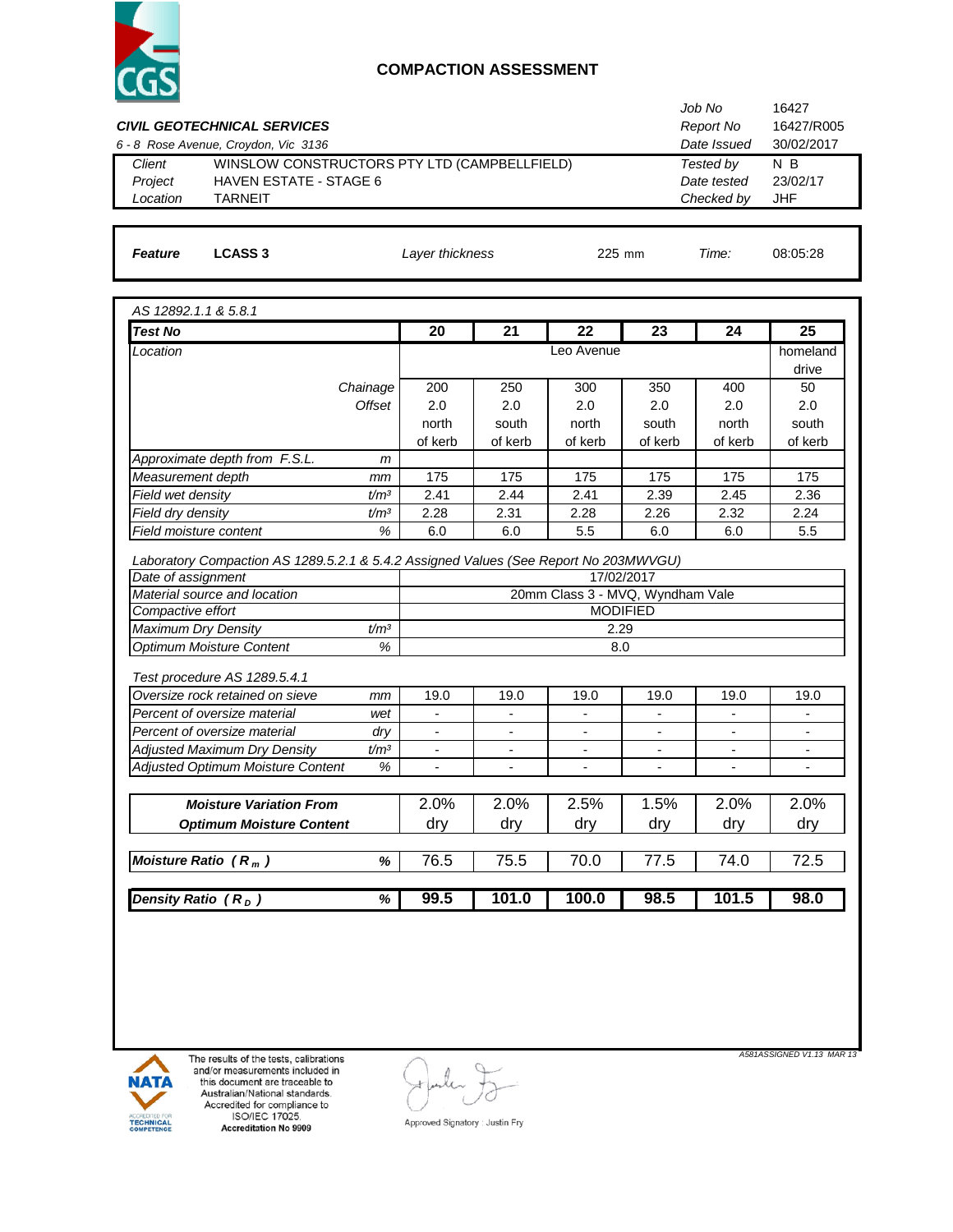

| <b>CIVIL GEOTECHNICAL SERVICES</b>                                                   |                                              |                                  |                |                          |                          | Job No<br><b>Report No</b> | 16427<br>16427/R006 |  |  |
|--------------------------------------------------------------------------------------|----------------------------------------------|----------------------------------|----------------|--------------------------|--------------------------|----------------------------|---------------------|--|--|
| 6 - 8 Rose Avenue, Croydon, Vic 3136                                                 |                                              |                                  |                |                          |                          | Date Issued                | 30/02/2017          |  |  |
| Client                                                                               | WINSLOW CONSTRUCTORS PTY LTD (CAMPBELLFIELD) |                                  |                |                          |                          | Tested by                  | N B                 |  |  |
| Project                                                                              | <b>HAVEN ESTATE - STAGE 6</b>                |                                  |                |                          |                          | Date tested                | 23/02/17            |  |  |
| Location<br><b>TARNEIT</b>                                                           |                                              |                                  |                |                          |                          | Checked by                 | <b>JHF</b>          |  |  |
|                                                                                      |                                              |                                  |                |                          |                          |                            |                     |  |  |
| <b>CLASS 3</b><br><b>Feature</b>                                                     |                                              | Layer thickness                  |                | 215 mm                   | Time:                    | 09:04:03                   |                     |  |  |
|                                                                                      |                                              |                                  |                |                          |                          |                            |                     |  |  |
| AS 12892.1.1 & 5.8.1                                                                 |                                              |                                  |                |                          |                          |                            |                     |  |  |
| <b>Test No</b>                                                                       |                                              | 26                               | 27             | 28                       | 29                       |                            |                     |  |  |
| Location                                                                             |                                              |                                  |                | <b>Homeland Drive</b>    |                          |                            |                     |  |  |
|                                                                                      | Chainage                                     | 100                              | 150            | 200                      | 250                      |                            |                     |  |  |
|                                                                                      | Offset                                       | 2.0                              | 2.0            | 2.0                      | 2.0                      |                            |                     |  |  |
|                                                                                      |                                              | north                            | south          | north                    |                          |                            |                     |  |  |
|                                                                                      |                                              | of kerb                          | of kerb        | of kerb                  | of kerb                  |                            |                     |  |  |
| Approximate depth from F.S.L.                                                        | m                                            |                                  |                |                          |                          |                            |                     |  |  |
| Measurement depth                                                                    | mm                                           | 175                              | 175            | 175                      | 175                      |                            |                     |  |  |
| Field wet density                                                                    | t/m <sup>3</sup>                             | 2.41                             | 2.41           | 2.39                     | 2.41                     |                            |                     |  |  |
| Field dry density                                                                    | t/m <sup>3</sup>                             | 2.26                             | 2.28           | 2.25                     | 2.26                     |                            |                     |  |  |
| Field moisture content                                                               | $\%$                                         | 6.0                              | 5.5            | 6.0                      | 6.5                      |                            |                     |  |  |
| Laboratory Compaction AS 1289.5.2.1 & 5.4.2 Assigned Values (See Report No 203MWVGU) |                                              |                                  |                |                          |                          |                            |                     |  |  |
| Date of assignment                                                                   |                                              |                                  |                |                          | 17/02/2017               |                            |                     |  |  |
| Material source and location                                                         |                                              | 20mm Class 3 - MVQ, Wyndham Vale |                |                          |                          |                            |                     |  |  |
| Compactive effort                                                                    |                                              |                                  |                |                          | <b>MODIFIED</b>          |                            |                     |  |  |
| Maximum Dry Density                                                                  | t/m <sup>3</sup>                             |                                  |                | 2.29                     |                          |                            |                     |  |  |
| <b>Optimum Moisture Content</b>                                                      | %                                            |                                  |                | 8.0                      |                          |                            |                     |  |  |
|                                                                                      |                                              |                                  |                |                          |                          |                            |                     |  |  |
| Test procedure AS 1289.5.4.1<br>Oversize rock retained on sieve                      |                                              | 19.0                             | 19.0           | 19.0                     | 19.0                     |                            |                     |  |  |
| Percent of oversize material                                                         | mm<br>wet                                    | $\blacksquare$                   |                | $\overline{a}$           | $\blacksquare$           |                            |                     |  |  |
| Percent of oversize material                                                         | dry                                          | $\overline{\phantom{a}}$         |                | $\blacksquare$           | $\blacksquare$           |                            |                     |  |  |
| <b>Adjusted Maximum Dry Density</b>                                                  | t/m <sup>3</sup>                             | $\blacksquare$                   | $\blacksquare$ | $\blacksquare$           | $\blacksquare$           |                            |                     |  |  |
| Adjusted Optimum Moisture Content                                                    | $\%$                                         | $\blacksquare$                   | $\blacksquare$ | $\overline{\phantom{a}}$ | $\overline{\phantom{a}}$ |                            |                     |  |  |
|                                                                                      |                                              |                                  |                |                          |                          |                            |                     |  |  |
| <b>Moisture Variation From</b>                                                       |                                              | 1.5%                             | 2.0%           | 1.5%                     | 1.5%                     |                            |                     |  |  |
| <b>Optimum Moisture Content</b>                                                      |                                              | dry                              | dry            | dry                      | dry                      |                            |                     |  |  |
| Moisture Ratio $(R_m)$                                                               | $\%$                                         | 81.0                             | 74.5           | 78.0                     | 84.0                     |                            |                     |  |  |
| Density Ratio $(R_D)$                                                                |                                              |                                  |                |                          |                          |                            |                     |  |  |
|                                                                                      | %                                            | 99.0                             | 99.5           | 98.5                     | 99.0                     |                            |                     |  |  |



The results of the tests, calibrations<br>and/or measurements included in<br>this document are traceable to<br>Australian/National standards.<br>Accredited for compliance to<br>ISO/IEC 17025.<br>Accreditation No 9909

 $\left(\cdot\right)$ 

*A581ASSIGNED V1.13 MAR 13*

Approved Signatory : Justin Fry